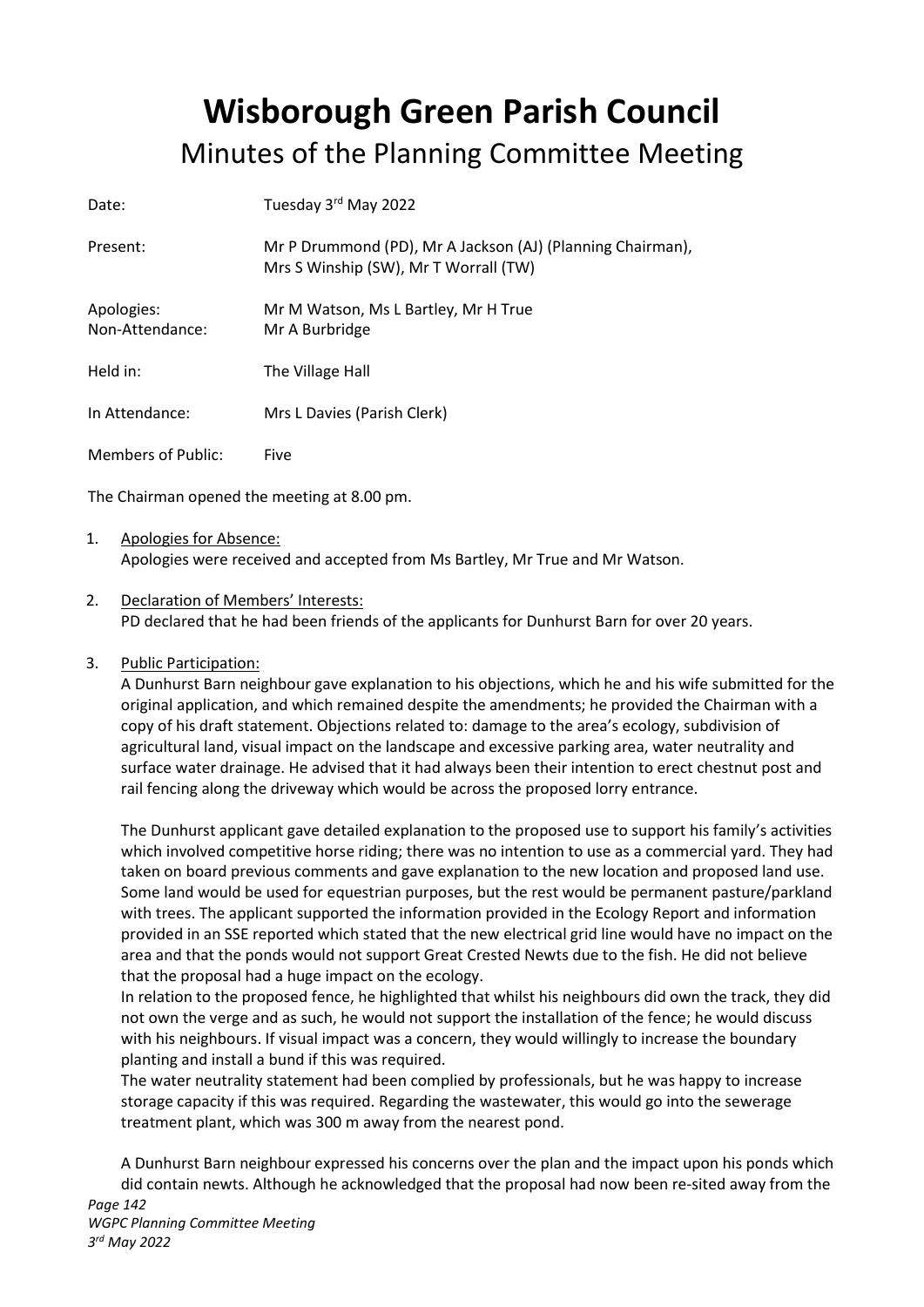ancient woodland, he was concerned that effluent could soak into the ditch which fed into the ponds, potentially affecting the survival of the fish and amphibians. He was concerned about the impact of lighting, traffic, movements, and noise on the wildlife. He also felt that the Water Neutrality Report was inaccurate, and that water use would exceed the storage capacity. He highlighted that the land was already being used for equestrian purposes and field shelters installed. The menage would involve considerable excavation and questioned what would happen to this spoil. It would have a major change on the landscape.

The applicant advised that the field shelters were on skids and could be moved; they did not require planning permission. The muck heap would be completely sealed and with the horses stabled on dry beds, little liquid would be present. The fields could be used for agricultural sheep or cattle which would produce more manure. All mitigation required would be undertaken. They wanted to enhance the environment and were therefore happy to work with the neighbours to undertake additional work to this end, such as further water storage.

TW asked for clarification of the stable block size, advised as 35 m.

8.27 pm – the five members of public left the meeting room.

4. New Planning Applications:

The following applications were reviewed and discussed.

| <b>Application Number</b> | <b>Application Details</b>                                                                                                                                                                                                                                                                                                                                                                                                                                                                                                 |
|---------------------------|----------------------------------------------------------------------------------------------------------------------------------------------------------------------------------------------------------------------------------------------------------------------------------------------------------------------------------------------------------------------------------------------------------------------------------------------------------------------------------------------------------------------------|
| 21/02064/FUL              | Mr & Mrs G Andrews<br>Land South Of Dunhurst Barn Skiff Lane Wisborough Green<br>Change of use of land to mixed agricultural and private equestrian, together with<br>the erection of a stable building and menage and laying of a track.<br>Members discussed the application in detail. It was agreed that the Parish                                                                                                                                                                                                    |
|                           | Council would object to the application. The response was delegated to the<br>Clerk and AJ.                                                                                                                                                                                                                                                                                                                                                                                                                                |
|                           | Wisborough Green Parish Council (WGPC) OBJECTS to this application for the<br>following reasons:                                                                                                                                                                                                                                                                                                                                                                                                                           |
|                           | WGPC acknowledges that this revised application does address some concerns<br>relating to the previous location being too close to ancient woodland and<br>watercourses, and the lighting impact upon bats. However, WGPC views this<br>proposal as over development and loss of greenfield space in the context of a<br>high quality visual rural landscape.                                                                                                                                                              |
|                           | The present owners acquired the agricultural barn for conversion into a<br>residential development knowing that it did not have a stable building or<br>menage. This in itself has created a residential building in a rural environment,<br>outside the Settlement Boundary, having an impact upon the dark skies in this<br>area. WGPC views the stable building, menage, extensive hardstanding and track<br>proposal as a substantial change and harmful development in the countryside,<br>contrary to NP Policy EN2. |
|                           | It is felt that the Ecology Report submitted for the application is lacking in detail.<br>In view of the sensitive location next to ancient woodland, WGPC feels that a<br>more thorough report should be commissioned which obtains permission to<br>access and examine the three ponds.                                                                                                                                                                                                                                  |